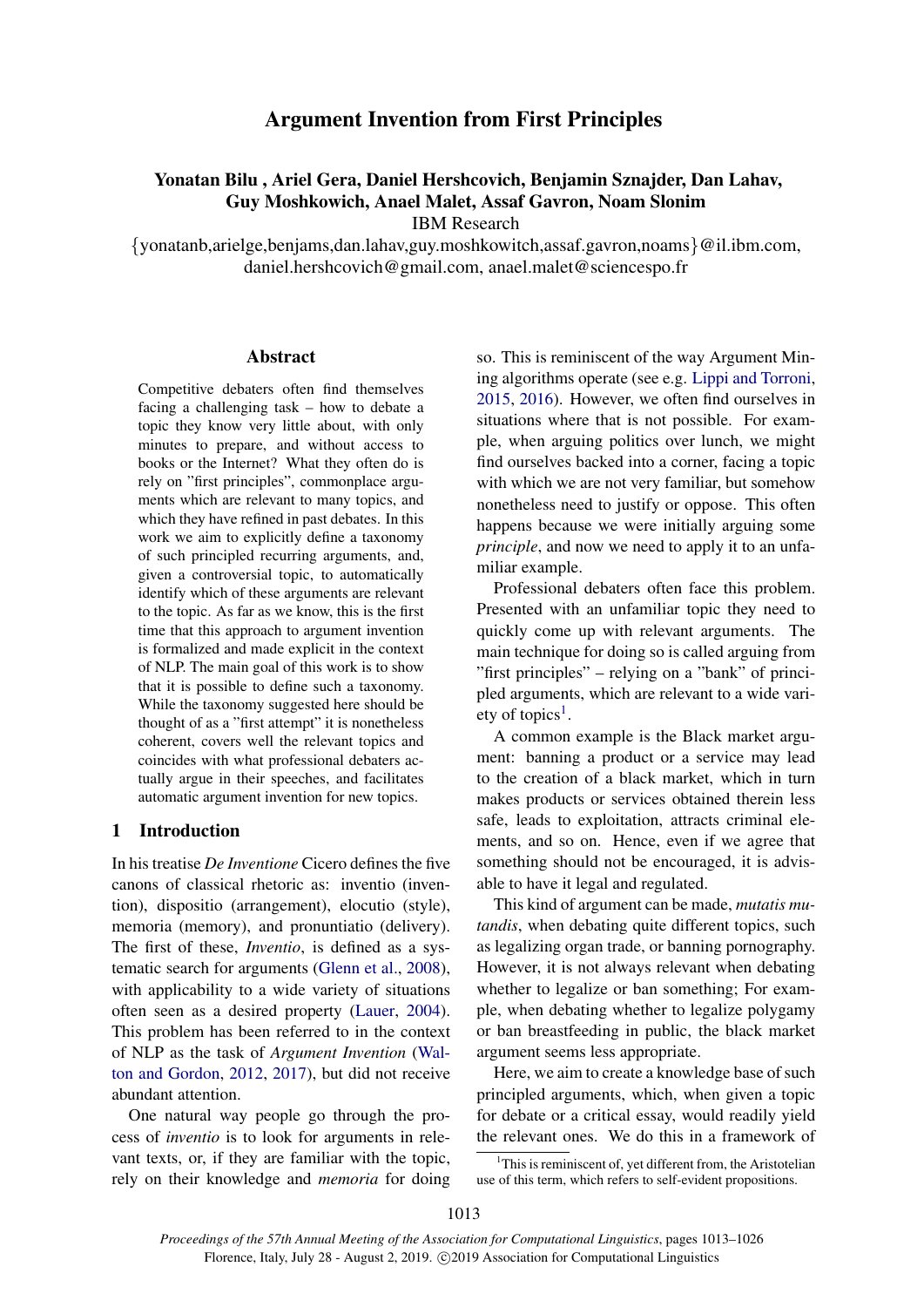certain types of *motions* (section [3\)](#page-1-0). Specifically, we define several commonplace themes which are likely to be a point of contention – that is, where arguments of opposing stance can be made around this theme<sup>[2](#page-1-1)</sup>. We show that for most motions there exist relevant arguments within the suggested knowledge base, and that they can be identified automatically with reasonable precision and recall. Moreover, we show that professional human debaters often allude to such arguments when they debate.

## 2 Related work

Previous computational work on argument invention was mainly done within the field of argument mining, where – as the name implies – the focus is on identifying arguments within a given text. Most works (e.g. [Stab and Gurevych,](#page-10-2) [2014;](#page-10-2) [Palau and](#page-9-4) [Moens,](#page-9-4) [2009;](#page-9-4) [Eger et al.,](#page-9-5) [2017\)](#page-9-5) assume that a relevant text is provided, while some include the task of extracting such text from a large open-domain corpus (e.g. [Levy et al.,](#page-9-6) [2014;](#page-9-6) [Rinott et al.,](#page-10-3) [2015;](#page-10-3) [Shnarch et al.,](#page-10-4) [2018;](#page-10-4) [Al-Khatib et al.,](#page-8-0) [2016;](#page-8-0) [Levy](#page-9-7) [et al.,](#page-9-7) [2018\)](#page-9-7). The work here complements such techniques by providing a dataset of arguments whose manual construction facilitates automatic retrieval for topics of interest and ensures quality, validity, style and so on.

A somewhat similar approach is suggested in work of [Walton and Gordon](#page-10-1) [\(2017,](#page-10-1) [2018\)](#page-10-5), where arguments are constructed from a database [\(Reed](#page-9-8) [and Rowe,](#page-9-8) [2004\)](#page-9-8) of smaller argumentative building blocks. However, these building blocks are topic-specific and can not readily provide arguments for topics not in the database.

The attempt to categorize arguments by looking for commonalities dates back to ancient times, such as Aristotle's list of 28 topoi [\(Aristotle and](#page-9-9) [Kennedy,](#page-9-9) [1991\)](#page-9-9). Modern works, such as [Perel](#page-9-10)[man](#page-9-10) [\(1971\)](#page-9-10); [Walton et al.](#page-10-6) [\(2008\)](#page-10-6); [Walton](#page-10-7) [\(2013\)](#page-10-7), expanded on these ideas, similarly focusing on how an argument's conclusion is inferred from its premises. Unlike these efforts, the taxonomy suggested here is of recurring principled semantic themes. That is, arguments which in this work would be categorized as belonging to a specific argument theme could be of various topoi and follow different argumentation schemes.

In modern competitive debating the notion of commonalities between topics is prevalent due to

the advantages they serve in overcoming knowledge barriers and in speeding up argument gen-eration<sup>[3](#page-1-2)</sup>. Armed with limited facts on the topic, the task of locating recurring patterns in order to argue the motion abstractly is composed of understanding what are the fundamental 'clashes' in the debate (cf. [Sonnreich](#page-10-8) [\(2012\)](#page-10-8), "debating from first principles"), similar to the taxonomy herein.

Our approach bears similarities to work in social sciences that attempts to describe different types of information *framing*, usually in the context of the news media (e.g. [Semetko and Valken](#page-10-9)[burg,](#page-10-9) [2000\)](#page-10-9). Recurring themes, like *Fairness and equality* or *Crime and punishment*, can be identified in the way the news media frames a certain policy issue or event [\(Card et al.,](#page-9-11) [2015\)](#page-9-11). [de Vreese](#page-10-10) [\(2005\)](#page-10-10) differentiates between specific and generic frames, characterizing the latter as those that can be applied to a wide range of events and contexts. Similarly, our work aims to categorize commonplace themes and identify their relevance (at a considerably larger scale), in the context of framing a topic that is subject to debate.

Our work also has some commonalities with psychological research on ideology (e.g. [Alte](#page-9-12)[meyer,](#page-9-12) [1981;](#page-9-12) [Sidanius and Pratto,](#page-10-11) [2001;](#page-10-11) [Jost et al.,](#page-9-13) [2003\)](#page-9-13). For example, [Everett](#page-9-14) [\(2013\)](#page-9-14) lists a 12-item scale to assess conservative ideology - of these, some map to our taxonomy (e.g. Welfare), while others are too specific. Moreover, conservatism in itself gives rise to one class of recurring arguments in our work.

## <span id="page-1-0"></span>3 Definitions

In the context of parliamentary debate, a *motion* is a proposal that is to be deliberated by two sides (government and opposition). Here we formally define a motion as a pair *(action, topic)*, where *topic* is a Wikipedia title (or a redirect to one), and *action* is a term coming from a closed set of allowed actions (Appendix [A\)](#page-11-0), and describes the government's proposal w.r.t. *topic*. For example, the motion *(ban, smoking)* should be interpreted as the government suggesting to ban smoking, and can be explicitly phrased as "we should ban smoking"[4](#page-1-3) . Note that not all combinations of *action* and *topic* make for a good motion – the implied pro-

<span id="page-1-1"></span><sup>&</sup>lt;sup>2</sup>In the context of debates, these are called "clashes".

<span id="page-1-2"></span> ${}^{3}E.g.$  [https://debate.uvm.edu/dcpdf/WUDC%](https://debate.uvm.edu/dcpdf/WUDC%20Malaysia_2014_Debating_and_Judging_Manual.pdf) [20Malaysia\\_2014\\_Debating\\_and\\_Judging\\_](https://debate.uvm.edu/dcpdf/WUDC%20Malaysia_2014_Debating_and_Judging_Manual.pdf) [Manual.pdf](https://debate.uvm.edu/dcpdf/WUDC%20Malaysia_2014_Debating_and_Judging_Manual.pdf)

<span id="page-1-3"></span><sup>&</sup>lt;sup>4</sup>In the context of competitive debate, the phrasing would usually be "This House would ban smoking".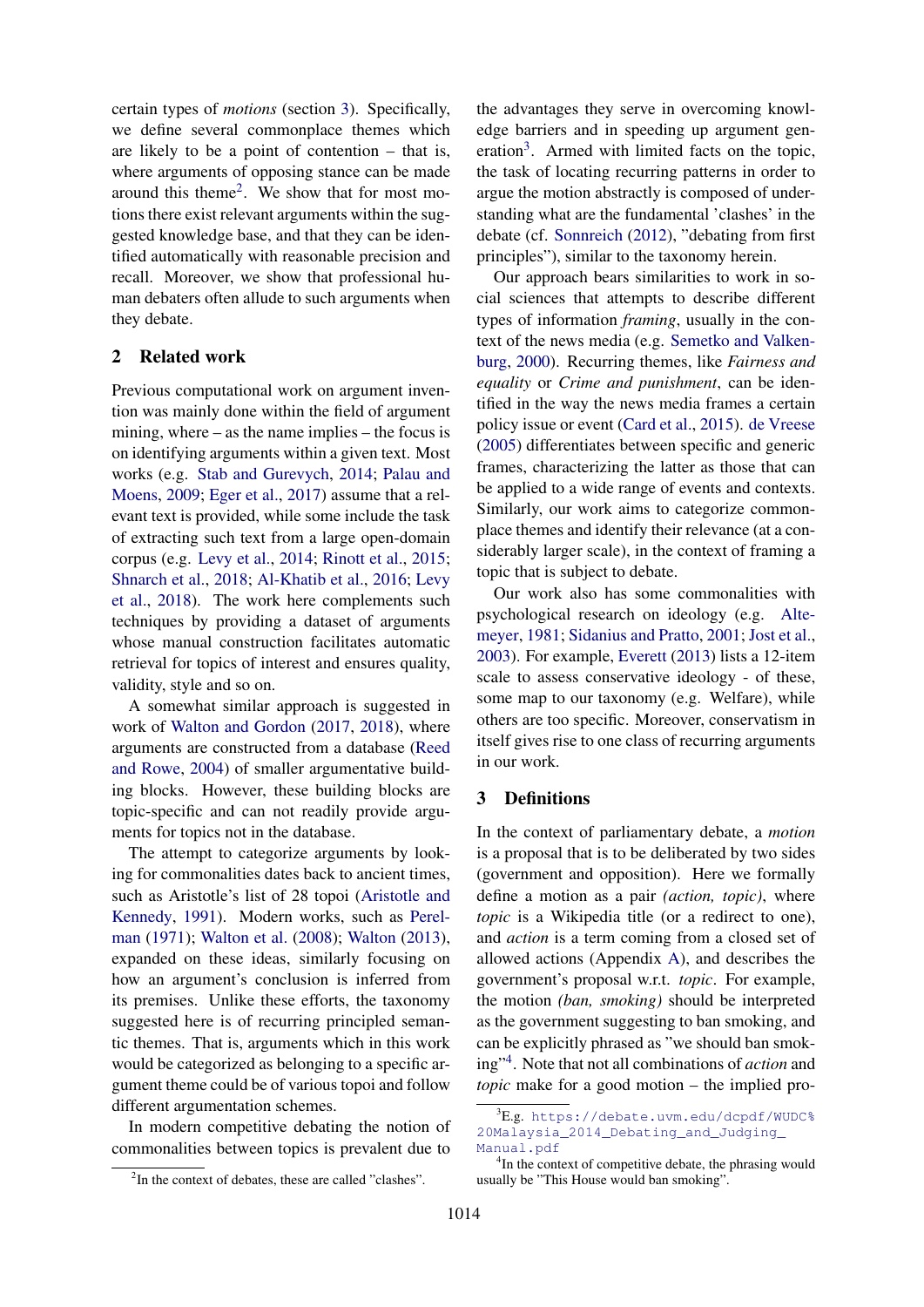posal should be worth deliberating; one for which reasonable arguments can be made by either side.

One often discerns between *policy motions* where the government proposes a concrete policy, and *analysis motions* in which the government declares its opinion on the *topic*. For the sake of simplicity and brevity (and with some abuse of notation) we will ignore this distinction. In particular, one of the allowed "actions" is *brings more harm than good*, which would usually be considered as indicating an analysis motion.

We define a *Class of Principled Arguments*, or *CoPA*, as a set of arguments revolving around a principled recurring theme (we define the name of the CoPA as this theme), alongside a set of motions to which this theme is relevant. Formally, a CoPA is a pair  $c = (A, M)$ , where A is a set of arguments, and M is a set of motions, s.t. every  $a \in A$ is an argument that can plausibly be made when deliberating any motion  $m \in M$ . For every  $a \in A$ we say that  $a$  is an argument in  $c$ , and similarly that every  $m \in M$  is a motion in c, and that m and c *match*.

In this work we focus on modelling debate *clashes*, and hence are interested in A's which contain arguments of opposing stances towards the class's theme. For the sake of simplicity we consider only  $A$ 's of size 2, and only simple arguments, which are essentially just claims or premises (appendix [B\)](#page-11-1). Note that this is indeed a simplification, and that for many CoPAs several distinct arguments can be naturally included in A (cf. Section [7\)](#page-6-0).

The pair of claims may directly contradict each other, denoting a disagreement about facts. But by and large we tried to select pairs of claims that people tend to agree with<sup>[5](#page-2-0)</sup>, but would assign different valuation depending on their point of view (see [Kock,](#page-9-15) [2009\)](#page-9-15). For example, one of the CoPAs we define is *Clean energy*, with  $A = \{$ "Humanity must embrace clean energy in order to fight climate change", "Ecological concerns add further strain on the economy"}, and  $M$  including motions such as *(subsidize, renewable energy)* and *(fight, global warming)*. Most people would agree that on the one hand climate change is a problem, and on the other that moving towards clean energy will be expensive. When debating motions where clean energy is a relevant theme the two sides are likely to agree that both claims have some merit, yet disagree on which supersedes the other. The valuation might very well depend on their subjective viewpoints, but also on the specific motion.

## 4 Data

#### 4.1 Initial data

The definition above is a functional one, oriented towards facilitating labeling motion-class matches, so some care is required in CoPA construction. A pair of claims with one saying that the policy will not work, and the other that it will, defines a CoPA that essentially covers all policy motions. Conversely, very particular claims will yield a class for which relevant motions are hard to come by.

The set discussed in this work was defined based on the following guidelines:

- <span id="page-2-1"></span>1. One is able to define two concise claims of opposing stance towards the CoPA's theme.
- <span id="page-2-2"></span>2. One can think of at least three motions (not necessarily from the initial set) which would belong to the CoPA, and are not overly similar to one another.

Our motivation for requirement [1](#page-2-1) was to model "clashes", the recurring themes in debates which are points of contention, since our main use-case is, given a motion, to suggest argumentative text with a clear stance towards the motion. Other use cases may relax this requirement, according to their goals. Requirement [2](#page-2-2) ensures that the CoPA indeed captures a recurring theme, rather than a specific one.

Two annotators were presented with these guidelines and an initial list of 100 motions to make the task more concrete<sup>[6](#page-2-3)</sup>. They authored a list of about 60 CoPAs which was manually curated by two of the authors to a more concise, final list of 37 CoPAs, to avoid redundancy and ease the following labeling task.

Appendix [B](#page-11-1) lists these 37 CoPAs and the claims therein. They are quite varied – some revolve around public policy (e.g. *Environment, Public health*), others on basic rights and freedoms (e.g. *Right to privacy, Freedom of religion*), some on the effect of a policy (e.g. *Black market, Greater*

<span id="page-2-0"></span> $5$ This is somewhat similar to what [Perelman](#page-9-10) [\(1971\)](#page-9-10) call "Values" and also close to what Aristotle calls *Endoxa* [\(Aris](#page-9-9)[totle and Kennedy,](#page-9-9) [1991\)](#page-9-9).

<span id="page-2-3"></span><sup>6</sup> see supplementary materials in [www.research.](www.research.ibm.com/haifa/dept/vst/debating_data.shtml) [ibm.com/haifa/dept/vst/debating\\_data.](www.research.ibm.com/haifa/dept/vst/debating_data.shtml) [shtml](www.research.ibm.com/haifa/dept/vst/debating_data.shtml)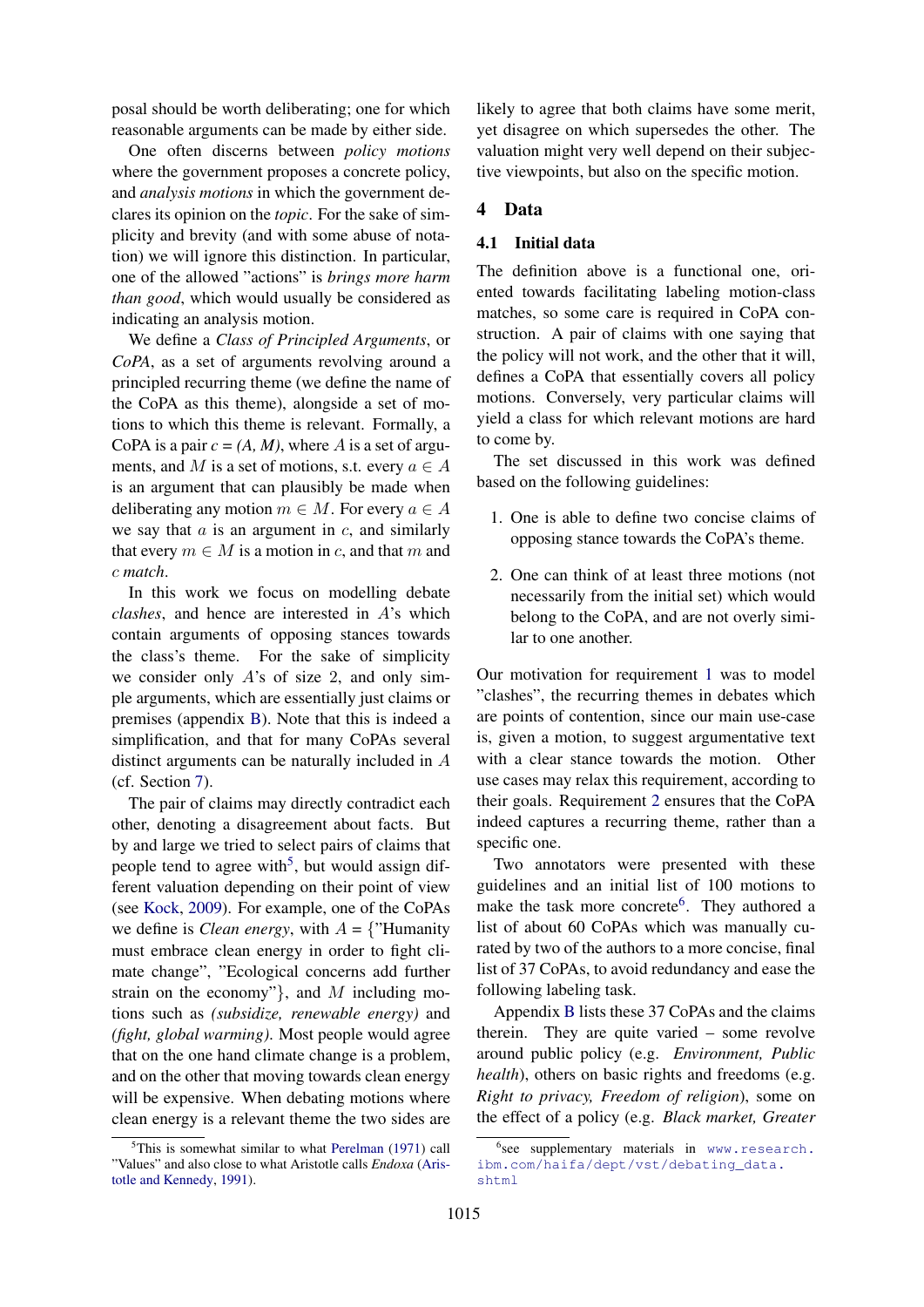*good*), while yet others are very general (*Fixable, Conservatism*, and *Framework*) [7](#page-3-0) .

Next, the same two annotators annotated all 100 motions for membership in the suggested CoPAs. In total, 92 motions were matched to at least one CoPA, and on average each motion was matched to 2.03 CoPAs. In our dataset, the greatest number of CoPAs a motion is a member of is 5, with two motions achieving this number – (legalize, prostitution) and (ban, infant circumcision). The full annotation is provided in the supplementary materials.

In order to validate this annotation, a sample of motion-CoPA pairs was annotated via crowd-sourcing platform Figure-Eight<sup>[8](#page-3-1)</sup>. For each motion, argument pairs from 2 randomly chosen nonmatching CoPAs and (up to) 2 randomly chosen matching ones were annotated by 5 labelers. Average inter-annotator Cohen's kappa agreement was 0.63. Then, taking the majority vote for each pair as the crowd-sourced label, we computed agreement between it and our initial labeling, yielding a kappa score of 0.78. These indicate a rather high agreement, especially in the context of computational argumentation [\(Passonneau and Carpenter,](#page-9-16) [2014;](#page-9-16) [Habernal and Gurevych,](#page-9-17) [2016\)](#page-9-17).

## 4.2 Expanded data

The initial construction of CoPAs was done with the aim of identifying themes which are recurrent in general, not just in the initial 100 motions. To verify that they generalize to other motions, we collected 589 additional motions, and annotated them for CoPA membership (the same annotators who did the initial annotation). On this new dataset, we found that 503 motions were matched to at least one CoPA (85%), and on average each motion was matched to 1.94 CoPAs. Hence, while our modeling may be biased by the initial set of motions, it seems to generalize well to new ones.

As with the initial set of motions, we used crowd-sourced annotations of a similarly-sampled portion of the dataset to verify the full annotation, attaining an average inter-annotator kappa score of 0.60, and a kappa score of 0.76 when comparing the majority vote to the full annotation.

The full dataset can be found in the supplementary material.

#### <span id="page-3-2"></span>4.3 CoPA claims in recorded speeches

It is natural to ask whether the claims authored for each CoPA are an artificial construct for facilitating motion assignment, or are actual claims, likely to be made by people deliberating these motions. To this end we considered the speeches we recorded in [Mirkin et al.](#page-9-18) [\(2018\)](#page-9-18). Each such speech is given in the context of a motion, all of which are included in our dataset. For each motion we extracted the CoPAs to which it belongs according to our annotation, yielding 184 speeches with at least one matching CoPA. 7 Figure-Eight annotators were presented with speeches in both audio and written form, alongside the claims from the matching CoPAs. They were asked whether each claim was (i) explicitly made by the speaker, was (ii) implicit in the speech or was (iii) not mentioned at all. A total of 800 (speech, claim) pairs were annotated, with one half of them being claims of a stance opposing that of the speaker.

In order to analyze agreement between annotators, we considered (i) and (ii) as a positive label and (iii) as negative. The average inter-annotator Cohen Kappa score was 0.54. Moreover, since we showed both CoPA claims to the annotators we checked whether claims whose stance opposed that of the speaker were ever marked positive. With only 5% of the annotations being so, we concluded that the annotation was of reasonable quality (cf. section [6.2\)](#page-5-0).

## <span id="page-3-3"></span>5 Matching Methods

Having a sizable dataset of (motion, CoPA) pairs, we examined several classifiers over it. That is, given a motion and a CoPA, the classifier aims to determine whether they match. Since the CoPAs are quite varied, we examined various classifiers, some focused on a motion's action, some on its topic, and some on a combination of both.

Specifically, we examined the following classifiers:

By action  $(BA-k)$ : Some actions are strongly indicative for (some of) the CoPAs a motion belongs to. To utilize this, this classifier trains by computing, for each allowed action  $a$ , and each CoPA  $c$ , the probability  $p(c, a)$  that a motion with action a will belong to c. Prediction for a new motion  $m = (a, t)$  is done by assigning each CoPA c the score  $p(c, a)$ . In addition, if the number of (training-set) motions in  $c$  with action  $a$  is less than some parameter  $k$ , this method makes no predic-

<span id="page-3-0"></span><sup>&</sup>lt;sup>7</sup>When analyzing our data, it will sometimes be interesting to omit these three classes, to ascertain they do not significantly skew the results.

<span id="page-3-1"></span><sup>8</sup> https://www.figure-eight.com/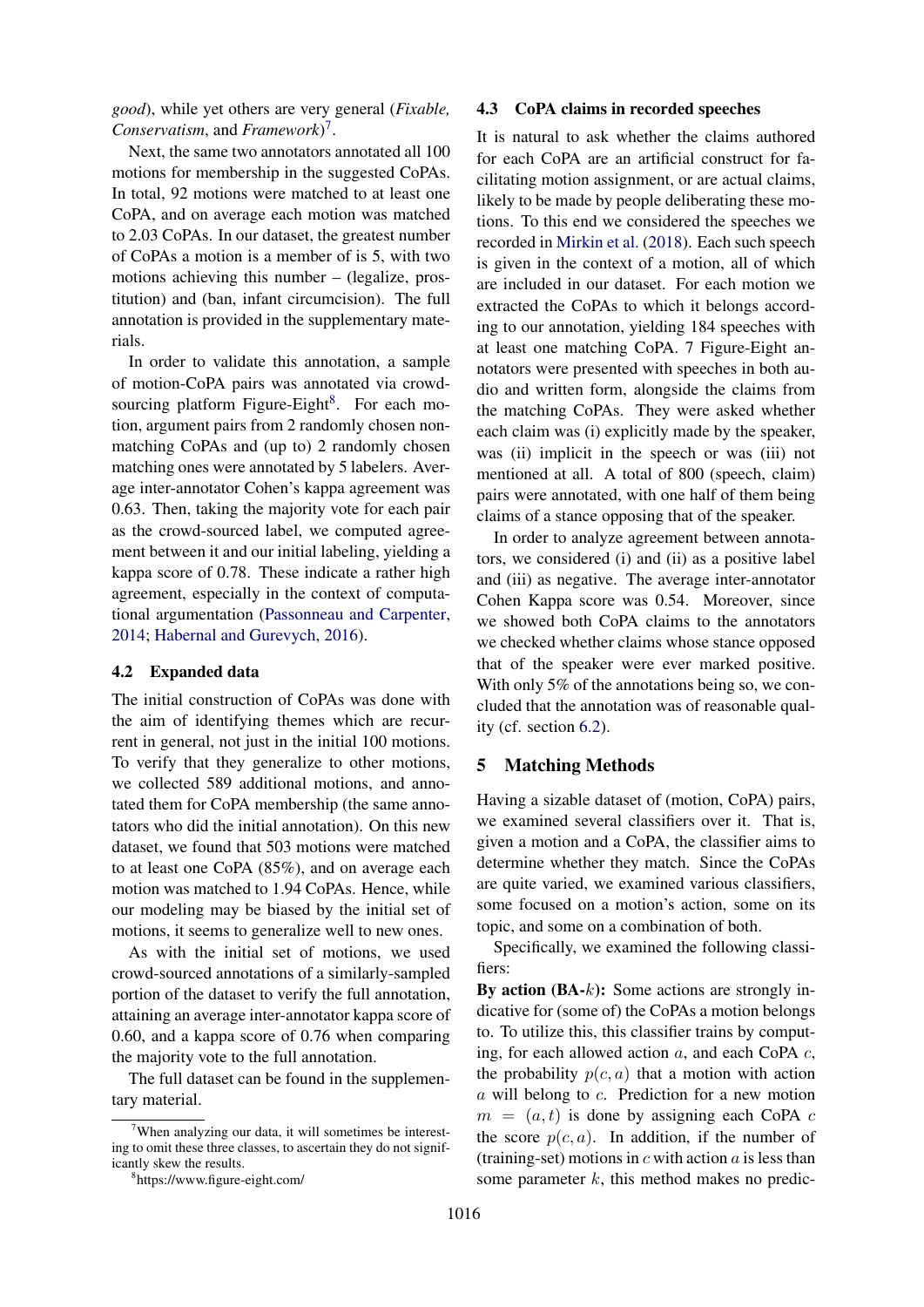tion.

By topic, nearest neighbors (KNN): Given a leftout motion,  $m = (a, t)$  the algorithm goes over the motions  $m_i = (a_i, t_i)$  in the training set, looking for those such that  $t_i$  is most similar to  $t$  (using the similarity measure of [Ein Dor et al.,](#page-9-19) [2018\)](#page-9-19). It keeps only those whose similarity is above a threshold of 0.5. If there are less than 3 such motions, no prediction is made. Otherwise it takes the (at most) top 5 motions. For each CoPA  $c$ , the assigned score is the fraction of these motions which belongs to c. This is then used to predict membership.

By topic, word2vec features (W2V): Each motion  $m = (a, t)$  is represented as the word2vec [\(Mikolov et al.,](#page-9-20) [2013\)](#page-9-20) embedding vector of  $t$  (if  $t$ ) is a multi-word expression the vectors are summed and normalized). This vector is then used as a feature vector for a logistic regression classifier. That is, each CoPA is assigned the classification score of the classifier so trained. As a safeguard mechanism, we also determine an actions blacklist,  $B_c$ , for each CoPA c. An action a is in  $B_c$  if in the training set no motion with action  $a$  is in  $c$ . During prediction, if the left-out motion's action is in  $B<sub>c</sub>$ , it will not be predicted as belonging to c.

By topic, Naive Bayes (NB) and Recurrent Neural Network (RNN): Following the work of [Ra](#page-9-21)[binovich et al.](#page-9-21) [\(2018\)](#page-9-21) each motion  $m = (a, t)$  is associated with a set of retrieved sentences containing the term  $t$ . For a given CoPA  $c$ , all the sentences associated with motions in c are considered as positive examples, and those of motions not in c as negative examples. For *NB*, A Naive Bayes classifier is then trained over the unigrams of these sentences, and uses its score for prediction. In addition, the same blacklist safeguard mechanism as for *W2V* above is used.

Similarly, these sentences were used to train an RNN to differentiate between positively-labeled sentences and negatively-labeled ones. See [Rabi](#page-9-21)[novich et al.](#page-9-21) [\(2018\)](#page-9-21) for more details on these methods.

By topic and action (LR): We defined 17 features based on similarities between a motion and a CoPA, and on co-occurrence counts, similar to the one used in *BA-k*. A logistic regression classifier was trained and scored on the resulting feature vectors over pairs of (motion, CoPA). See appendix [C](#page-13-0) for details.

Ensemble: For completeness, all 6 methods above

were aggregated by simply assigning each CoPA the highest score it attained among all of them. We note that this is a very naive approach; while all methods produce scores in  $[0, 1]$ , it is not clear that they are comparable. In practice one would probably use an aggregation method that differentiates between the different classification methods, and between different CoPAs.

All classifiers (except one $9$ ) were evaluated in a leave-one-motion-out framework, over all motions and over relevant CoPAs. That is, each classifier was trained and tested 689 times – in each iteration it was trained over 688 motions and the relevant CoPAs, and then predicted whether the leftout motion matched these CoPAs. More precisely, each CoPA is assigned a score. We vary the score threshold, and determine membership by whether the assigned score exceeds the threshold.

#### 6 Results

#### 6.1 Complete dataset

All in all, our dataset describes the motion-CoPA relations of 689 motions and 37 CoPAs. Figure [1](#page-4-1) shows a histogram of the CoPA sizes in this dataset. The two biggest CoPAs (*Fixable* and *Conservatism*) include nearly one third of the motions (207 motions and 211 motions respectively), while at the other end, the class *Self determination* contains only 3 motions. Most CoPAs (32 out of the 37) are of modest size, containing less than 10% of the motions.

<span id="page-4-1"></span>

Figure 1: Distribution of the number of motions per CoPA.

Importantly, the CoPAs capture different facets

<span id="page-4-0"></span><sup>&</sup>lt;sup>9</sup> For technical reasons we trained and evaluated the RNN method using 3-fold cross-validation.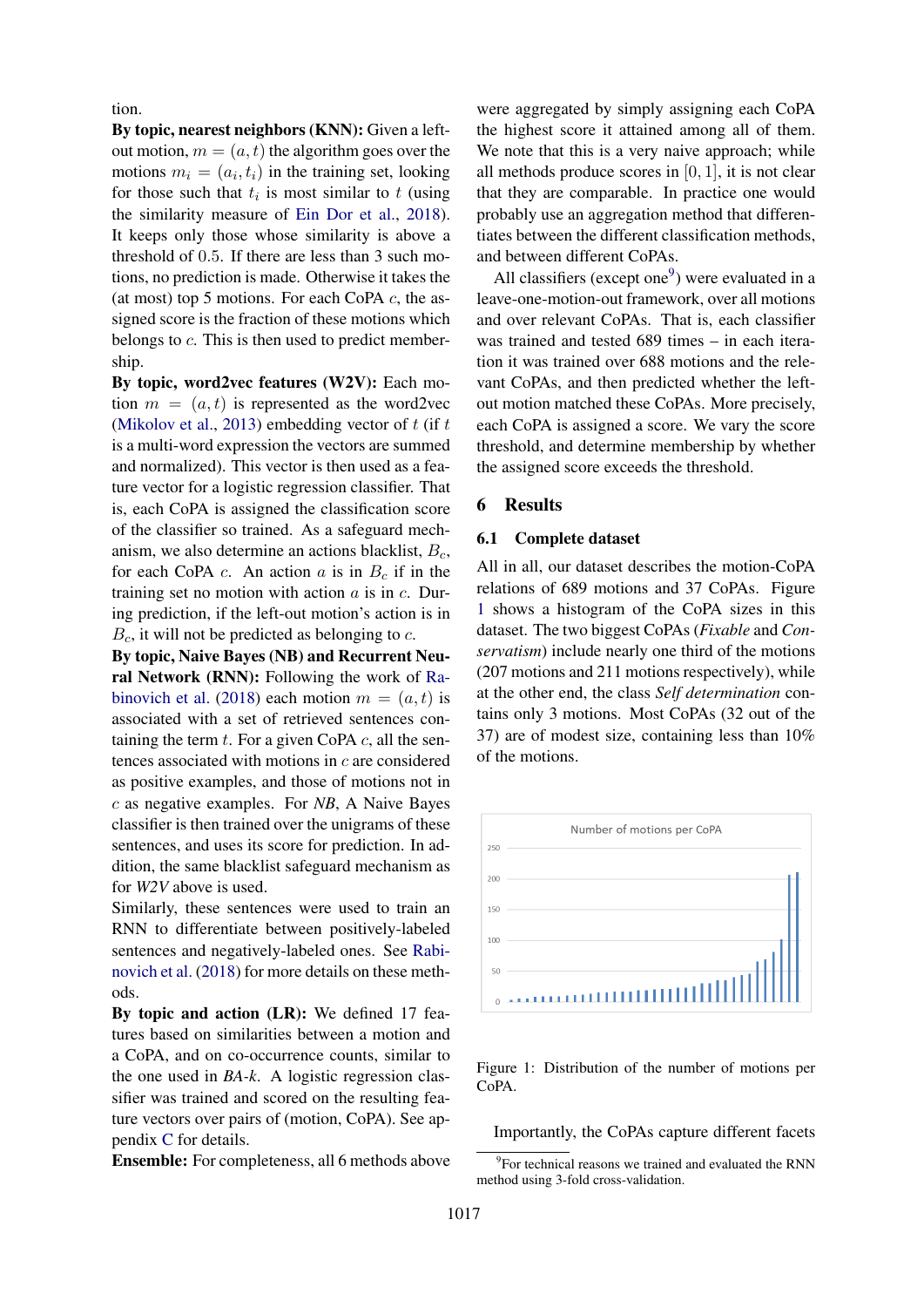of a motion, rather than induce a partition of the motions set. On average, a CoPA has a non empty intersection with 11.95 other CoPAs, with the average intersection size being 21% of the CoPA size. Figure [2](#page-6-1) shows the inter-connectivity graph among CoPAs. The aforementioned CoPA *Self determination* is an isolated vertex in this graph, but other than that the graph is connected. This is especially noteworthy, considering that many of the CoPAs are rather small. Figure [3](#page-6-2) shows a heatmap of overlap sizes.

In the complete dataset, 87% of the motions belong to at least one CoPA, and on average each motion belongs to 1.95 CoPAs. That is, while this is certainly only a first step toward modeling principled recurring arguments, the suggested CoPAs are indeed a concise set that covers distinct argumentative themes and offers a good coverage w.r.t. the world of motions defined here.

## <span id="page-5-0"></span>6.2 CoPA claims in recorded speeches

Of the 184 annotated speeches of [Mirkin et al.](#page-9-18) [\(2018\)](#page-9-18), 87% had at least one CoPA-claim anno-tated as positive<sup>[10](#page-5-1)</sup>, and in total,  $66\%$  of the 400 (speech, claim) pairs (where the stance of the claim and the speaker were aligned) were marked as positive. However, in the vast majority of cases the claim was marked as implicit in the speech – according to the annotation only 10% of the speeches contain a CoPA-claim explicitly, and only 5% of the pairs are labeled as an explicit mention.

One reason for this may be the three "general" CoPAs, since their claims are so general that they would usually be at least implicit in a speech. When removing these CoPAs from the analysis 62% of the speeches have at least one positive claim, and 39% of the pairs are positive. Hence, even without these classes, most speeches implicitly mention at least one claim from the dataset. This is probably due to the rather generic phrasing of the claims, which in the first place were constructed to be applicable "as-is" in multiple contexts. In other words, this annotation not only confirms that the CoPA claims convey arguments actually alluded to by humans, but that they do so at a rather high level, and so capture arguments that are not only plausible for a motion but also probable.

Conversely, for each CoPA, we also examined the speeches to which it matched, and computed the fraction of these speeches in which the CoPA's claim was annotated as positive. Of the 37 CoPAs, 29 match motions in [Mirkin et al.](#page-9-18) [\(2018\)](#page-9-18). For all but one (*Sexual morality*), in at least 25% of the relevant speeches, the CoPA's claim (of the correct stance) was labeled positive. For 24 CoPAs at least 50% were so labeled.

## 6.3 Motion-CoPA matching

As noted in section [5,](#page-3-3) we evaluated the proposed matching methods in a leave-one-out framework. For the action-based method, *BA-k*, we set  $k = 5$ and consider only CoPAs which contains at least 5 motions with the same action. For the topic-based methods we considered only CoPAs which were manually marked as topic-based (see appendix [B\)](#page-11-1) and contain at least 10 motions. The *LR* method was naturally evaluated on all CoPAs.

Figure [4](#page-6-3) describes the precision-recall trade-off for each of the 7 methods from section [5,](#page-3-3) which is computed over all (motion, CoPA) pairs: precision is the fraction of matching pairs whose score is above the threshold from among all pairs with such a score; recall is the ratio between the number of matching pairs with such a score, and the total number of matching pairs.

Note that for methods which look at only a subset of the CoPAs recall is bound to be low, since recall calculation takes into consideration all Co-PAs, not just this subset.

With the task of *Argument Invention* in mind, a use-case of interest is, given a motion, to provide (at least) one CoPA from which argumentative content can be extracted. Accordingly, Figure [5](#page-7-0) evaluates the precision for the highest scoring CoPA of each motion – for a given threshold, the figure depicts the fraction of motions whose highest scoring CoPA is both a match and above the threshold, as a function of the fraction of motions for which at least one CoPA passes the threshold. As can be seen, for a threshold that yields CoPA prediction for half the motions, the ensemble method has 86% precision for its top prediction.

Finally, recall that the three "general" CoPAs (*Conservatism, Fixable, Framework*) might dominate the predictions analyzed above. Omitting them from the analysis does reduce precision somewhat, but nonetheless, the top prediction of

<span id="page-5-1"></span> $10$ A pair is considered positive if a majority of annotators chose option (i) or (ii); cf. section [4.3.](#page-3-2)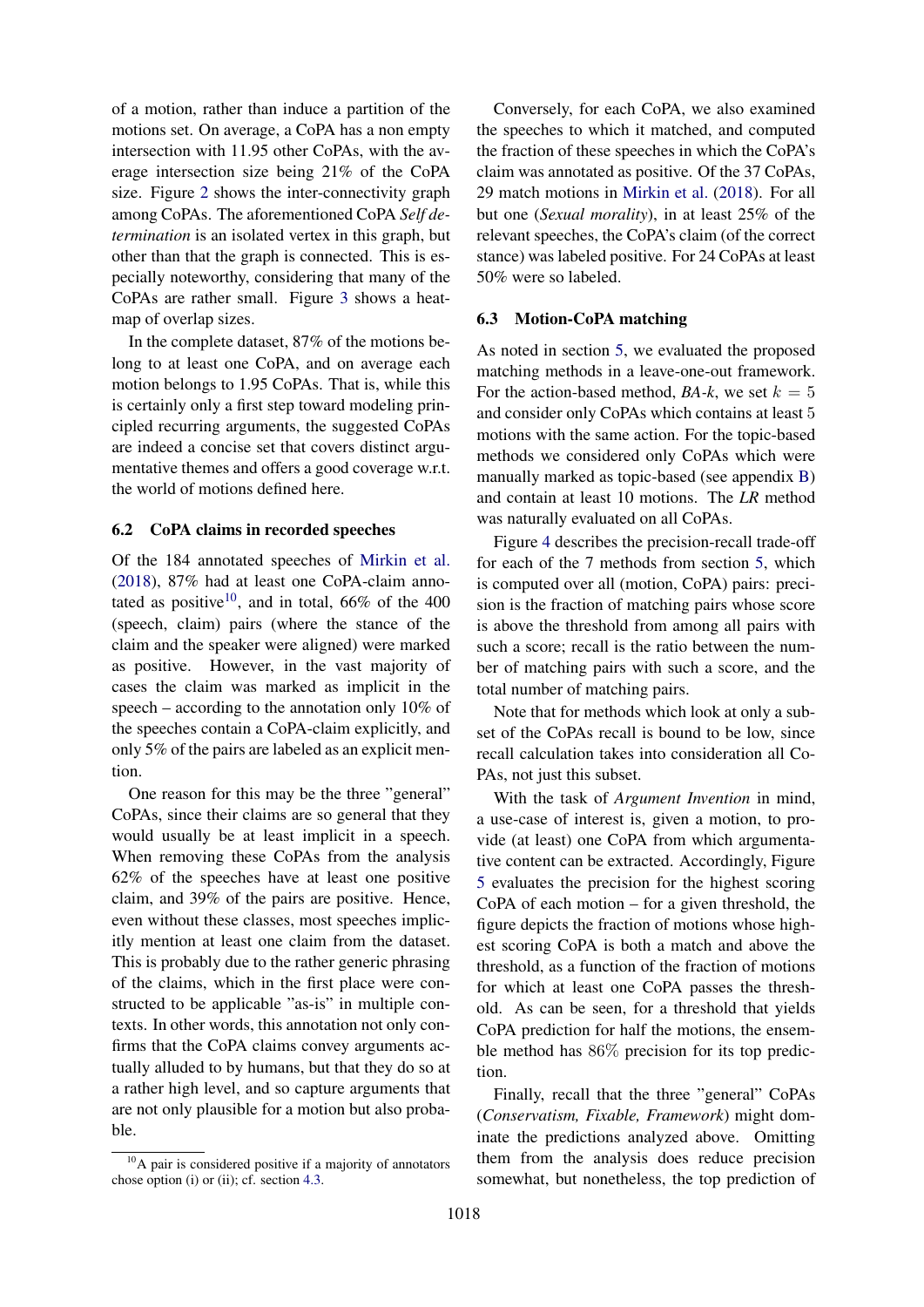<span id="page-6-1"></span>

Figure 2: Graph of CoPAs, where edges indicate non-empty intersection and distance between vertices is indicative of intersection size. Not shown is "Self determination", an isolated vertex.

<span id="page-6-2"></span>

Figure 3: Fraction of overlapping motions among classes; the value of entry  $(i,j)$  is the fraction of motions in class  $i$  which also appear in class  $j$ . Green indicates high values, red low ones.

the ensemble method for a threshold yielding a prediction for half the motions attains a precision of 75% (Figure [6;](#page-7-1) For this analysis the "general" classes were not included in the recall computation).

A naive baseline would always (and only) predict the CoPA with the largest number of motions as a match. When considering all CoPAs, this attains a precision of 30% (for *Conservatism*), and when omitting the three general CoPAs, a precision of 12% (for *Coercion*).

<span id="page-6-3"></span>

Figure 4: Precision-Recall curve for the various motion-CoPA matching methods.

## <span id="page-6-0"></span>7 Discussion

The most basic argument model is probably Aristotle's *categorical syllogism*, which consists of a major premise, a minor premise and a conclusion [\(Aristotle and Kennedy,](#page-9-9) [1991\)](#page-9-9); with the minor premise being a categorical proposition connecting between the major premise and the conclusion. The canonical example is:

All men are mortal. Socrates is a man. Therefore, Socrates is mortal.

It is interesting to consider the CoPAs and the claims they contain in this context. When aim-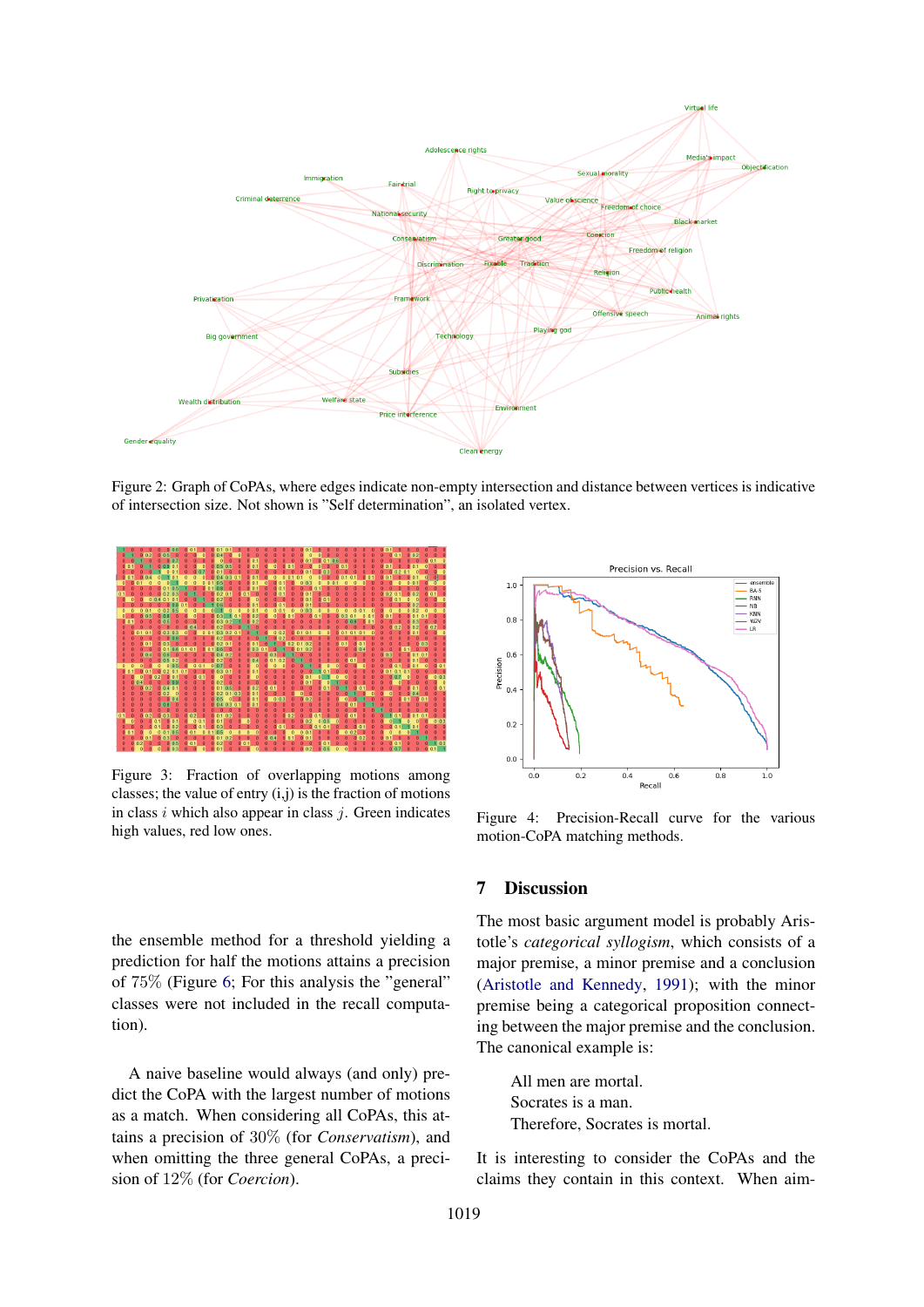<span id="page-7-0"></span>

Figure 5: P@1 vs. coverage of the various motion-CoPA matching methods.

<span id="page-7-1"></span>

Figure 6: Precision results when ignoring the three general classes, *Conservatism, Fixable, Framework*

ing to argue for a motion, and identify a CoPA to which it belongs, one can create a syllogistic-like argument as follows. The major premise would be the CoPA claim, the minor premise would explain why the motion is a member of the CoPA, and the conclusion would be that the motion should stand $^{11}$  $^{11}$  $^{11}$ .

For example, when deliberating the motion (further exploit, solar energy), and identifying that it belongs to the CoPA *Clean energy*, the resulting (heuristic) argument could be:

Humanity must embrace clean energy in order to fight climate change. Solar energy is a form of clean energy. Therefore, humanity must further exploit solar energy.

Similarly, a very basic model for describing deliberation is Hegelian dialectics: The deliberation or debate starts with a thesis, which is countered by an antithesis, and is then resolved with synthesis. The CoPA's claims can be seen as providing a thesis and an antithesis in the context of a member motion, with the synthesis dependent on the motion and on the valuation of the claims by the adjudicator.

A major challenge in constructing the CoPAs herein was finding an explicit phrasing for the arguments, one that would be suitable without further context. One example for this is the *backlash* argument – an argument stating that implementing the policy will be counter-productive, since it will create a backlash reaction. While this is a common argument, arguing why a backlash reaction will occur and how it will be counterproductive may well depend on context. Moreover, it is difficult to phrase an appropriate claim of the opposite stance without further context.

However, the CoPAs can actually provide us with an appropriate context needed for phrasing such arguments. Thus, one could phrase more specific backlash arguments for the CoPA *Subsidies* or *Coercion* (with different phrasings), and use them when the CoPA is matched to a motion. In other words, we can expand the set of CoPA arguments to include more than just 2 claims; it could include further instances of principled arguments, each perhaps tailored to the specific CoPA. Recall that our motivation is *Argument Invention* – when a CoPA is matched, the underlying system can present all arguments the CoPA contains.

Indeed, with the aim of assisting critical writing in mind, one need not limit CoPAs to claims or even to coherent arguments. CoPAs could very well be rhetorical *loci* for relevant anecdotes, proverbs, memes, quotes from famous people and

<span id="page-7-2"></span><sup>&</sup>lt;sup>11</sup>Since the major premise here is not a categorical proposition, the argument will not be true in the propositional, *modus*

*ponens* sense. But if the claim is indeed an *endoxa*, the argument should be one that most people consider plausible.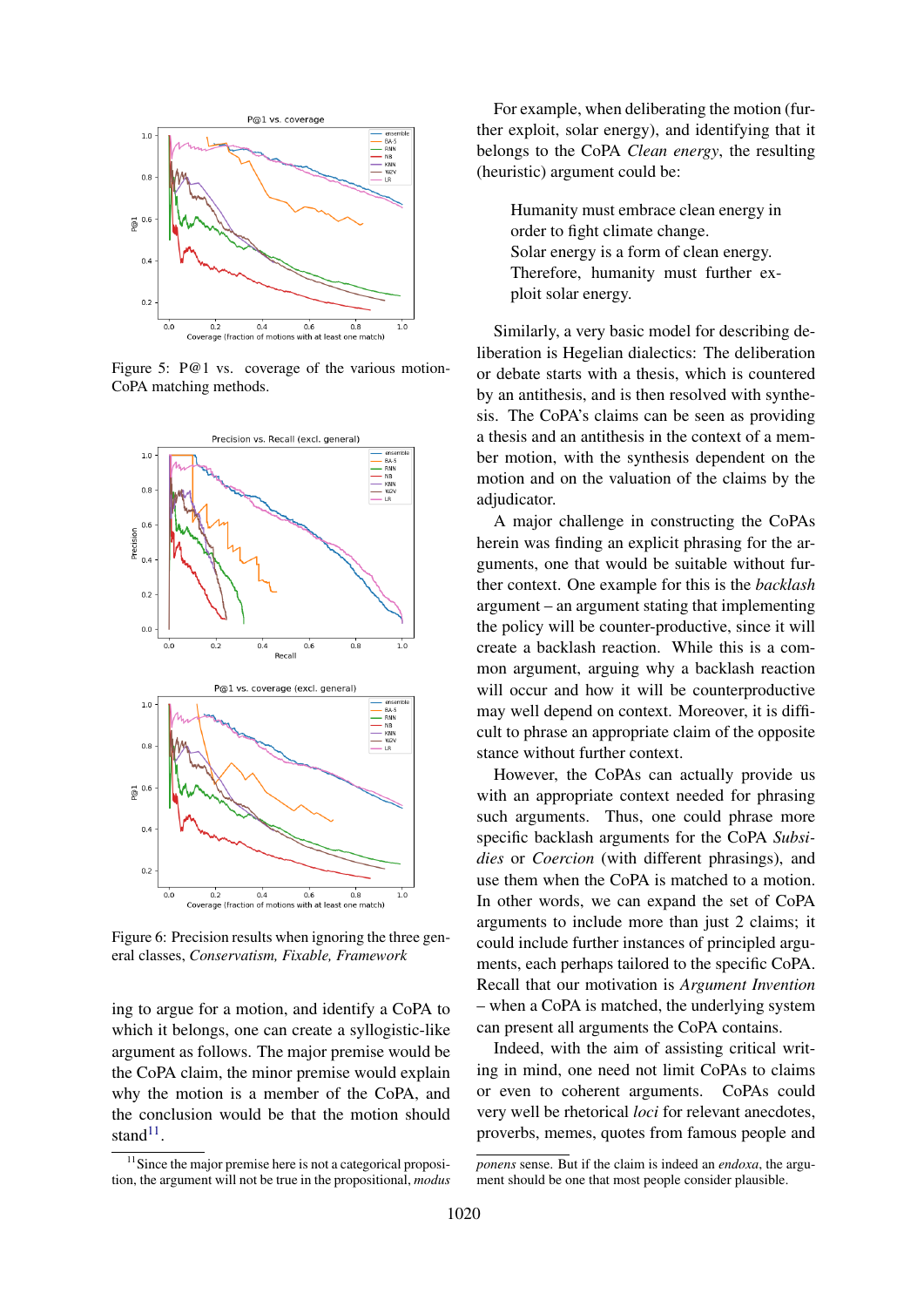so on. They could also include text written in different styles to accommodate different types of presentations (*pronuntiatio*). In response to a topic, a system making use of the CoPAs knowledge base could present all these texts to the users, or filter them according to their preferences.

An interesting research direction in this respect is to include in a CoPA, for each claim it contains, a rebuttal argument that counters it. This can enable an argumentative dialog system [\(Rach](#page-9-22) [et al.,](#page-9-22) [2018\)](#page-9-22), along the lines alluded to in [Mirkin](#page-9-18) [et al.](#page-9-18) [\(2018\)](#page-9-18) – one can envision a system that performs *listening comprehension*, identifies the relevant CoPAs, checks whether any of the claims in the CoPA were mentioned in the audio, and, for those that do, responds with the rebuttal arguments matching this claim. This is similar to scripted dialog systems, with the important difference that the texts are not written for a specific scenario. They are principled arguments which can be used in many different contexts, allowing for an opendomain dialog system. We intend to describe such a system in future work.

Furthermore, a CoPA can include complex argumentative structures such as those in AraucariaDB [\(Reed and Rowe,](#page-9-8) [2004\)](#page-9-8), from which multilayered arguments can be constructed, e.g. using the Carneades Argumentation System of [Walton](#page-10-0) [and Gordon](#page-10-0) [\(2012\)](#page-10-0). That is, instead of having such data per topic, as is currently the case in AraucariaDB, having such data for commonplace principled arguments facilitates their use over a wide range of topics. Note that for this the stance of the argument w.r.t the CoPA and the motion is important. For the sake of simplicity and brevity we have ignored this issue in this manuscript, but the relevant stance labeling is available in the supplementary material.

In the field of computational argumentation, *de novo* argument synthesis has received relatively little attention. One naive attempt is that of [Bilu](#page-9-23) [and Slonim](#page-9-23) [\(2016\)](#page-9-23), where claims are generated by pasting together a topic and short predicate. The framework suggested here may provide a richer and more stable basis for argumentative text generation. That is, a CoPA may include structured data which describes its principal theme. Then, when presented with a motion in this CoPA, the system would automatically generate, *de novo*, argumentative text based on this structured data *and the topic*. For example, this could be an NLG neural net trained on a large corpus of claims extracted using argument mining for motions in the CoPA.

Finally, let us reappraise the basic intuition of the corpus-wide argument-mining approach to argument invention – that an effective argumentation is one that draws on the widest possible array of proofs and arguments. Rhetoricians have characterized the art of convincing as starting from general and basic views, facts and opinions accepted by everyone [\(Perelman,](#page-9-10) [1971;](#page-9-10) [Kock,](#page-9-15) [2009\)](#page-9-15). In other words, an efficient argument starts not from the most original and unseen premises, but from what the audience takes as consensual, and only then progresses to what is controversial. Therefore, the need for principled arguments is not only a question of time and practicality, but also stems from the essential nature of rhetoric: it is the necessity to call on the general views and opinions shared by everyone and to show that they uphold the desired conclusion.

## 8 Conclusion

We presented a novel framework – 689 controversial motions with a variety of topics and actions – in which the *Argument Invention* task can be formalized and assessed. We formalized the notion of commonplace principled arguments, and suggested a concrete and diverse taxonomy for them. While this taxonomy can certainly be expanded and refined, it nonetheless has the basic desired properties: most motions in our framework belong to it, annotators tend to agree on CoPA-motion matching, this matching can be done automatically with reasonable success, and human debaters tend to allude to the ascribed arguments when debating these motions.

#### 9 Acknowledgments

We thank Uri Zakai for insightful discussions which helped initiate this work. We thank Anatoly Polnarov and Noga Zaslawsky for their help in developing the taxonomy and data sets presented here.

#### **References**

<span id="page-8-0"></span>Khalid Al-Khatib, Henning Wachsmuth, Matthias Hagen, Jonas Köhler, and Benno Stein. 2016. Crossdomain mining of argumentative text through distant supervision. In *Proceedings of the 2016 conference of the north american chapter of the associa-*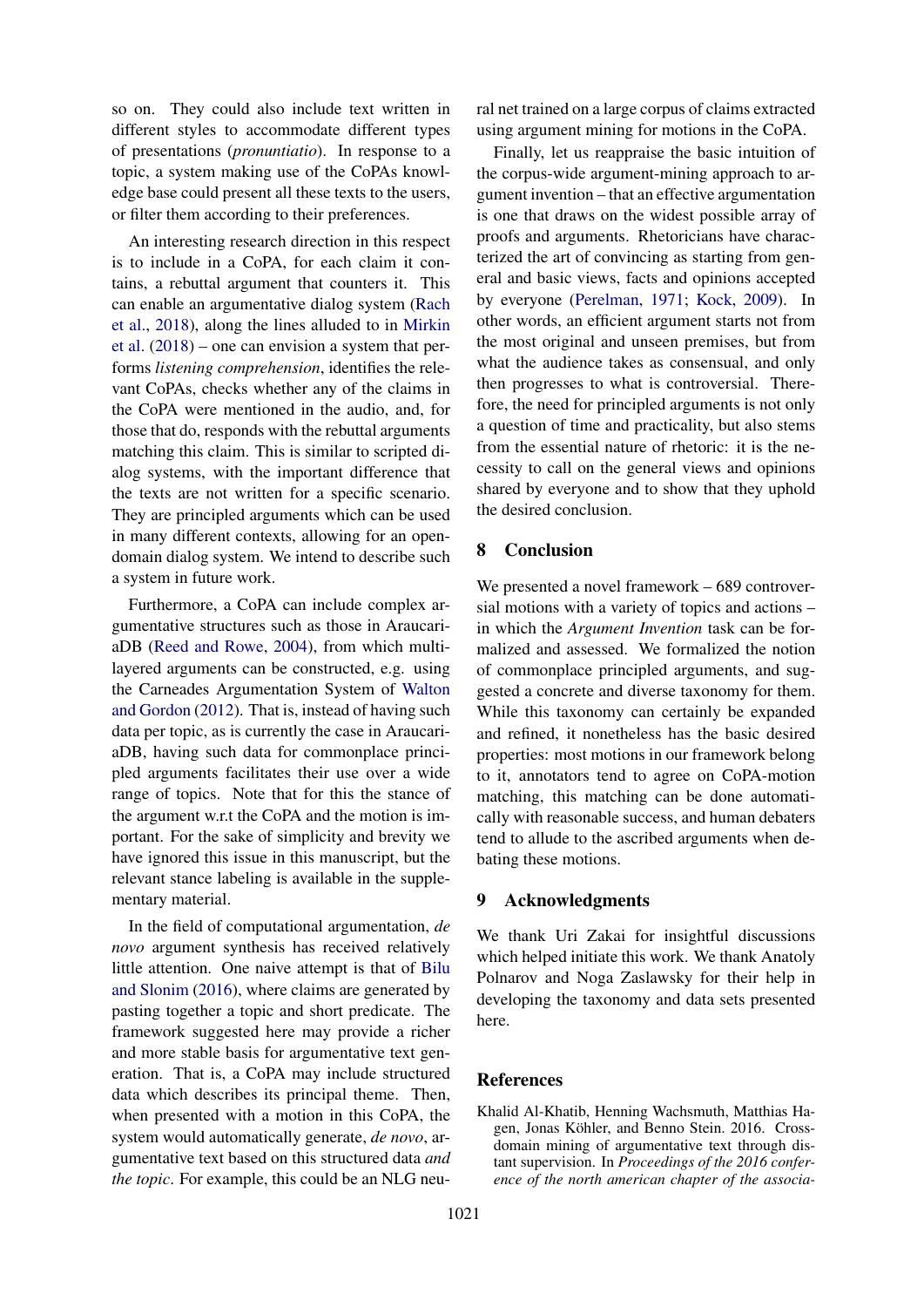*tion for computational linguistics: human language technologies*, pages 1395–1404.

- <span id="page-9-12"></span>Bob Altemeyer. 1981. *Right-wing authoritarianism*. University of Manitoba press.
- <span id="page-9-9"></span>Aristotle and George Alexander Kennedy. 1991. *On rhetoric: A theory of civic discourse*. Oxford University Press New York.
- <span id="page-9-23"></span>Yonatan Bilu and Noam Slonim. 2016. Claim synthesis via predicate recycling. In *Proceedings of the 54th Annual Meeting of the Association for Computational Linguistics (Volume 2: Short Papers)*, volume 2, pages 525–530.
- <span id="page-9-11"></span>Dallas Card, Amber E. Boydstun, Justin H. Gross, Philip Resnik, and Noah A. Smith. 2015. The media frames corpus: Annotations of frames across issues. In *Proceedings of the 53rd Annual Meeting of the Association for Computational Linguistics and the 7th International Joint Conference on Natural Language Processing (Short Papers)*, pages 438–444.
- <span id="page-9-5"></span>Steffen Eger, Johannes Daxenberger, and Iryna Gurevych. 2017. Neural end-to-end learning for computational argumentation mining. In *Proceedings of the 55th Annual Meeting of the Association for Computational Linguistics (Volume 1: Long Papers)*, volume 1, pages 11–22.
- <span id="page-9-19"></span>Liat Ein Dor, Alon Halfon, Yoav Kantor, Ran Levy, Yosi Mass, Ruty Rinott, Eyal Shnarch, and Noam Slonim. 2018. Semantic relatedness of wikipedia concepts-benchmark data and a working solution. In *Proceedings of the Eleventh International Conference on Language Resources and Evaluation (LREC-2018)*.
- <span id="page-9-14"></span>Jim AC Everett. 2013. The 12 item social and economic conservatism scale (secs). *PloS one*, 8(12):e82131.
- <span id="page-9-0"></span>Cheryl Glenn, Melissa A Goldthwaite, and Robert Connors. 2008. *The St. Martin's guide to teaching writing*. Bedford/St. Martin's.
- <span id="page-9-17"></span>Ivan Habernal and Iryna Gurevych. 2016. Which argument is more convincing? analyzing and predicting convincingness of web arguments using bidirectional lstm. In *Proceedings of the 54th Annual Meeting of the Association for Computational Linguistics (Volume 1: Long Papers)*, volume 1, pages 1589– 1599.
- <span id="page-9-13"></span>John T Jost, Sally Blount, Jeffrey Pfeffer, and György Hunyady. 2003. Fair market ideology: Its cognitivemotivational underpinnings. *Research in organizational behavior*, 25:53–91.
- <span id="page-9-15"></span>Christian Kock. 2009. Choice is not true or false: The domain of rhetorical argumentation. *Argumentation*, 23(1):61–80.
- <span id="page-9-1"></span>Janice M Lauer. 2004. *Invention in rhetoric and composition*. Parlor Press LLC.
- <span id="page-9-6"></span>Ran Levy, Yonatan Bilu, Daniel Hershcovich, Ehud Aharoni, and Noam Slonim. 2014. Context dependent claim detection. In *Proceedings of COLING 2014, the 25th International Conference on Computational Linguistics: Technical Papers*, pages 1489– 1500.
- <span id="page-9-7"></span>Ran Levy, Ben Bogin, Shai Gretz, Ranit Aharonov, and Noam Slonim. 2018. Towards an argumentative content search engine using weak supervision. In *Proceedings of the 27th International Conference on Computational Linguistics*, pages 2066–2081.
- <span id="page-9-2"></span>Marco Lippi and Paolo Torroni. 2015. Argument mining: A machine learning perspective. In *International Workshop on Theory and Applications of Formal Argumentation*, pages 163–176. Springer.
- <span id="page-9-3"></span>Marco Lippi and Paolo Torroni. 2016. Argumentation mining: State of the art and emerging trends. *ACM Transactions on Internet Technology (TOIT)*, 16(2):10.
- <span id="page-9-20"></span>Tomas Mikolov, Kai Chen, Greg Corrado, and Jeffrey Dean. 2013. [Efficient estimation of word represen](http://arxiv.org/abs/1301.3781)[tations in vector space.](http://arxiv.org/abs/1301.3781) *CoRR*, abs/1301.3781.
- <span id="page-9-18"></span>Shachar Mirkin, Guy Moshkowich, Matan Orbach, Lili Kotlerman, Yoav Kantor, Tamar Lavee, Michal Jacovi, Yonatan Bilu, Ranit Aharonov, and Noam Slonim. 2018. Listening comprehension over argumentative content. In *Proceedings of the 2018 Conference on Empirical Methods in Natural Language Processing*, pages 719–724.
- <span id="page-9-4"></span>Raquel Mochales Palau and Marie-Francine Moens. 2009. Argumentation mining: the detection, classification and structure of arguments in text. In *Proceedings of the 12th international conference on artificial intelligence and law*, pages 98–107. ACM.
- <span id="page-9-16"></span>Rebecca J Passonneau and Bob Carpenter. 2014. The benefits of a model of annotation. *Transactions of the Association for Computational Linguistics*, 2:311–326.
- <span id="page-9-10"></span>Chaim Perelman. 1971. The new rhetoric. In *Pragmatics of natural languages*, pages 145–149. Springer.
- <span id="page-9-21"></span>Ella Rabinovich, Benjamin Sznajder, Artem Spector, Ilya Shnayderman, Ranit Aharonov, David Konopnicki, and Noam Slonim. 2018. [Learning concept](http://aclweb.org/anthology/D18-1522) [abstractness using weak supervision.](http://aclweb.org/anthology/D18-1522) In *Proceedings of the 2018 Conference on Empirical Methods in Natural Language Processing*, pages 4854–4859. Association for Computational Linguistics.
- <span id="page-9-22"></span>Niklas Rach, Saskia Langhammer, Wolfgang Minker, and Stefan Ultes. 2018. Utilizing argument mining techniques for argumentative dialogue systems. In *Proceedings of the 9th International Workshop On Spoken Dialogue Systems (IWSDS)*.
- <span id="page-9-8"></span>Chris Reed and Glenn Rowe. 2004. Araucaria: Software for argument analysis, diagramming and representation. *International Journal on Artificial Intelligence Tools*, 13(04):961–979.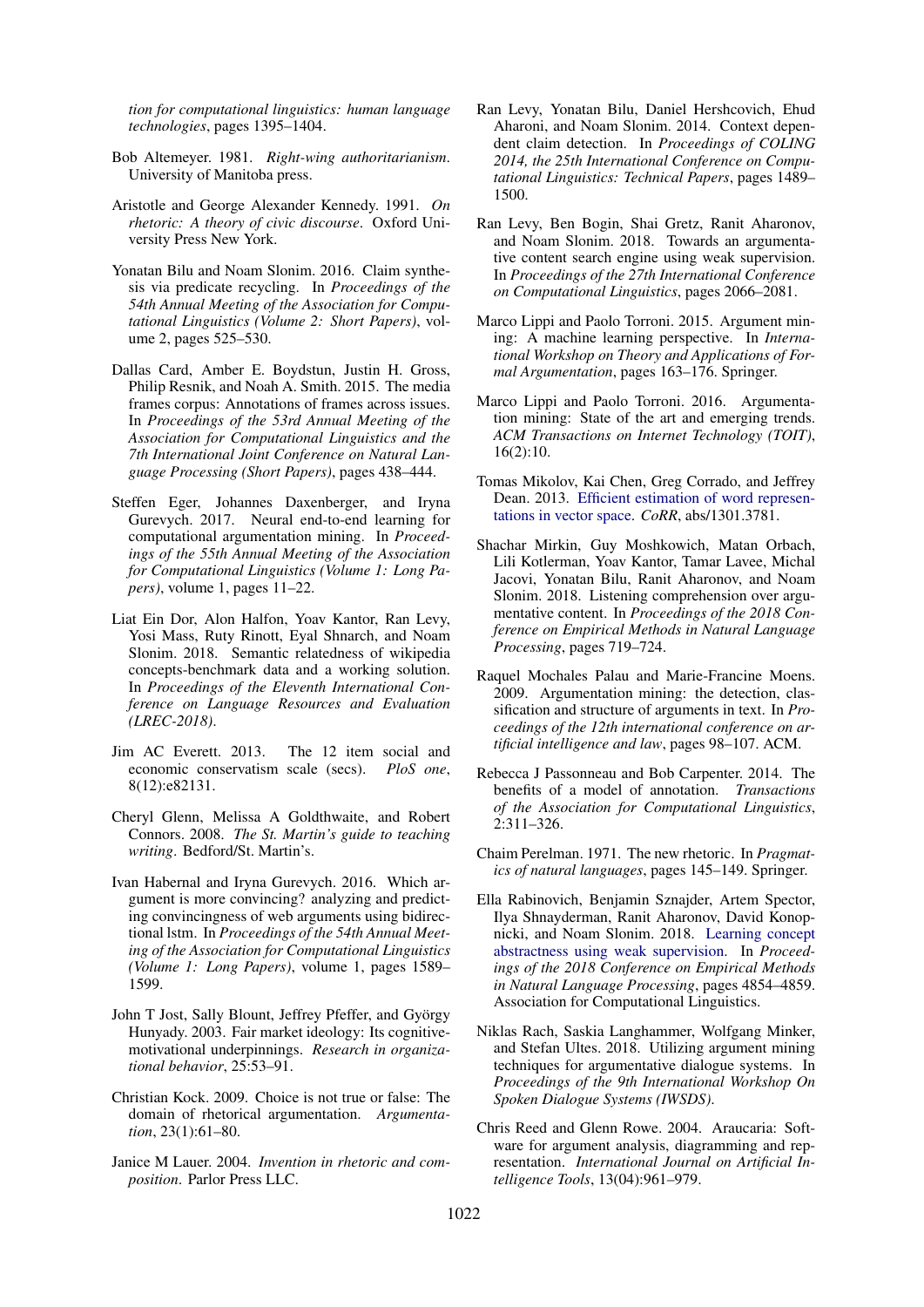- <span id="page-10-3"></span>Ruty Rinott, Lena Dankin, Carlos Alzate Perez, Mitesh M Khapra, Ehud Aharoni, and Noam Slonim. 2015. Show me your evidence-an automatic method for context dependent evidence detection. In *Proceedings of the 2015 conference on empirical methods in natural language processing*, pages 440–450.
- <span id="page-10-9"></span>Holli A Semetko and Patti M Valkenburg. 2000. Framing european politics: A content analysis of press and television news. *Journal of communication*, 50(2):93–109.
- <span id="page-10-4"></span>Eyal Shnarch, Carlos Alzate, Lena Dankin, Martin Gleize, Yufang Hou, Leshem Choshen, Ranit Aharonov, and Noam Slonim. 2018. Will it blend? blending weak and strong labeled data in a neural network for argumentation mining. In *Proceedings of the 56th Annual Meeting of the Association for Computational Linguistics (Volume 2: Short Papers)*, volume 2, pages 599–605.
- <span id="page-10-11"></span>Jim Sidanius and Felicia Pratto. 2001. *Social dominance: An intergroup theory of social hierarchy and oppression*. Cambridge University Press.
- <span id="page-10-8"></span>Tim Sonnreich. 2012. Monash association of debaters guide to debating (tips, tactics and first principles).
- <span id="page-10-2"></span>Christian Stab and Iryna Gurevych. 2014. Annotating argument components and relations in persuasive essays. In *Proceedings of COLING 2014, the 25th International Conference on Computational Linguistics: Technical Papers*, pages 1501–1510.
- <span id="page-10-10"></span>Claes H. de Vreese. 2005. News framing: Theory and typology. *Information Design Journal*, 13:51–62.
- <span id="page-10-7"></span>Douglas Walton. 2013. *Argumentation schemes for presumptive reasoning*. Routledge.
- <span id="page-10-0"></span>Douglas Walton and Thomas F Gordon. 2012. The carneades model of argument invention. *Pragmatics & Cognition*, 20(1):1–31.
- <span id="page-10-1"></span>Douglas Walton and Thomas F Gordon. 2017. Argument invention with the carneades argumentation system. *SCRIPTed*, 14:168.
- <span id="page-10-5"></span>Douglas Walton and Thomas F Gordon. 2018. How computational tools can help rhetoric and informal logic with argument invention. *Argumentation*, pages 1–27.
- <span id="page-10-6"></span>Douglas Walton, Christopher Reed, and Fabrizio Macagno. 2008. *Argumentation schemes*. Cambridge University Press.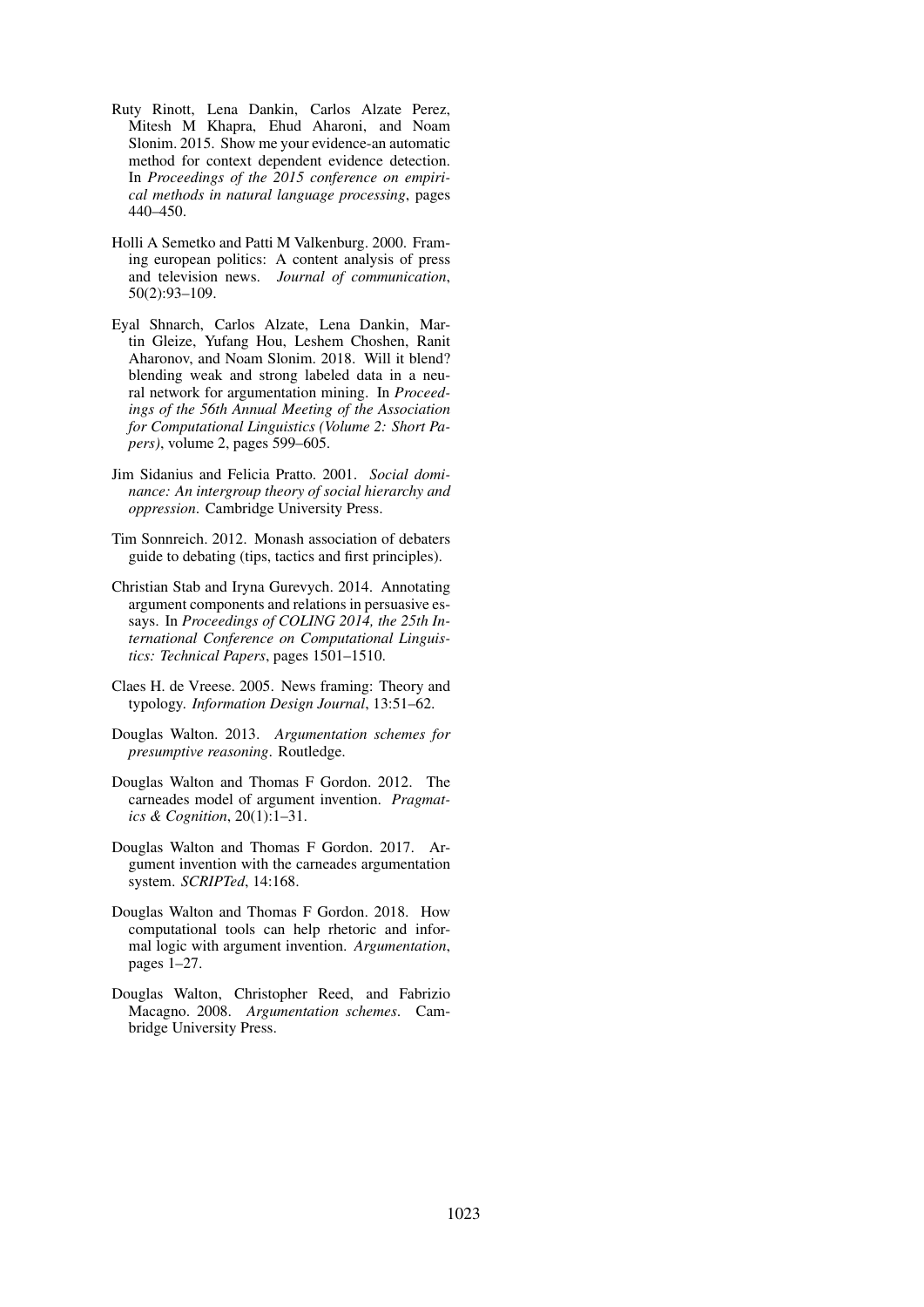# <span id="page-11-0"></span>A Allowed actions

| Action                                   | #motions       |
|------------------------------------------|----------------|
| a criminal offence                       | 3              |
| abandon                                  | 52             |
| abolish                                  | 57             |
| adopt                                    | 45             |
| ban                                      | 90             |
| brings/bring/brought more good than harm | 3              |
| brings/bring/brought more harm than good | 3              |
| cancel                                   | 13             |
| close                                    | $\overline{4}$ |
| criminalize                              | $\overline{4}$ |
| decrease                                 | $\overline{2}$ |
| disband                                  | 29             |
| discourage                               | 6              |
| encourage                                | 6              |
| end                                      | 33             |
| exaggerated                              | $\mathbf{2}$   |
| fight                                    | 25             |
| fight for                                | 5              |
| further exploit                          | 21             |
| increase                                 | 49             |
| introduce                                | 22             |
| justified                                | 6              |
| legalize                                 | 16             |
| limit                                    | 23             |
| lower                                    | 5              |
| mandatory                                | 18             |
| nationalize                              | 6              |
| not abandon                              | 2              |
| not ban                                  | $\overline{c}$ |
| not mandatory                            | 1              |
| not subsidize                            | 6              |
| not tax                                  | 2              |
| oppose                                   | 3              |
| privatize                                | 13             |
| prohibit                                 | 17             |
| protect                                  | 19             |
| raise                                    | $\overline{4}$ |
| reduce                                   | $\mathbf{2}$   |
| subsidize                                | 58             |
| support                                  | 6              |
| tax                                      | 3              |
| unjustified                              | 3              |

<span id="page-11-1"></span>B Classes of Principled Arguments

This appendix lists the 37 CoPAs. In each, the number of motions associated with it follows the class's name, and two opposing CoPA-claims are listed in the entries below it. CoPAs marked with a superscript  $t$  are those deemed as topic-related.

| Adolescent rights (9 motions)                                                                                                                               |                                                                                                                         |  |
|-------------------------------------------------------------------------------------------------------------------------------------------------------------|-------------------------------------------------------------------------------------------------------------------------|--|
| Many adolescents can<br>not make responsible<br>decisions                                                                                                   | Adolescents are as ca-<br>pable as adults                                                                               |  |
| Animal rights <sup><math>t</math></sup> (21 motions)                                                                                                        |                                                                                                                         |  |
| Animals should not be<br>treated as property                                                                                                                | There is nothing wrong<br>with using animals to<br>further human interests                                              |  |
| Big government (21 motions)                                                                                                                                 |                                                                                                                         |  |
| Public utility is best<br>served by actions coor-<br>dinated by central gov-<br>ernment                                                                     | Public interest is best<br>served and propelled by<br>voluntary interactions,<br>and not ones dictated by<br>government |  |
| Black market <sup><math>t</math></sup> (35 motions)                                                                                                         |                                                                                                                         |  |
| Prohibiting products<br>and activities makes<br>them less visible and<br>available, and thus less<br>harmful                                                | Prohibition is counter-<br>productive and only<br>leads to increased<br>demand                                          |  |
|                                                                                                                                                             | Clean energy <sup><math>t</math></sup> (25 motions)                                                                     |  |
| Humanity must<br>em-<br>brace clean energy in<br>order to fight climate<br>change                                                                           | Ecological concerns<br>add further strain on<br>the economy                                                             |  |
|                                                                                                                                                             | Coercion (81 motions)                                                                                                   |  |
| A decisive and enforced<br>policy is the best way to<br>deliver a message                                                                                   | Enforcement tends to<br>be less effective than<br>persuasion and educa-<br>tion                                         |  |
| Conservatism (211 motions)                                                                                                                                  |                                                                                                                         |  |
| The current system is<br>working, and making<br>such a change could<br>have negative conse-<br>quences                                                      | It is time to change the<br>old ways and try some-<br>thing new                                                         |  |
|                                                                                                                                                             | Criminal deterrence (8 motions)                                                                                         |  |
| When people will have<br>to pay for their actions<br>there will be less crime                                                                               | Strict punishment is not<br>effective in preventing<br>criminal behavior                                                |  |
| Discrimination <sup><math>t</math></sup><br>(19 motions)                                                                                                    |                                                                                                                         |  |
| It is a fact that there<br>are differences between<br>people.<br>Hence, there<br>should<br>sometimes<br>be<br>differences in the way<br>people are treated. | All people should be<br>treated equally                                                                                 |  |
| Environment $\overline{t}$<br>(44 motions)                                                                                                                  |                                                                                                                         |  |
| People must protect na-<br>ture and respect its bio-<br>logical communities                                                                                 | Environmentalism<br>stands in the way of<br>technological progress<br>and economic growth                               |  |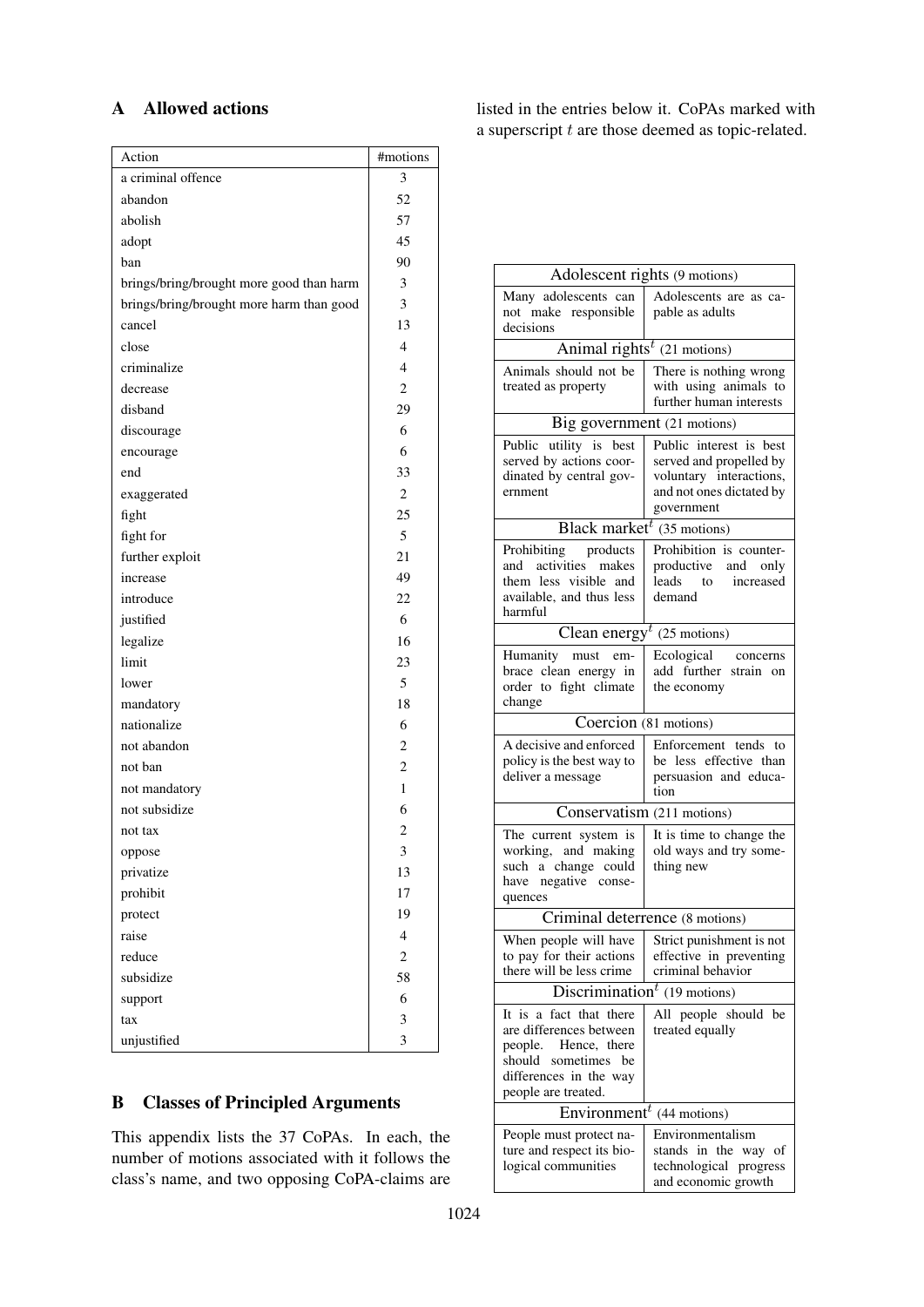| Fair trial <sup><math>t</math></sup> (17 motions)                                                                               |                                                                                                                                               |  |
|---------------------------------------------------------------------------------------------------------------------------------|-----------------------------------------------------------------------------------------------------------------------------------------------|--|
| Upholding the rights of<br>the accused and ensur-<br>ing a fair process is the<br>best way to maintain<br>justice               | The focus should not be<br>on the rights of crimi-<br>nals, but on protecting<br>the law-abiding public<br>from harm                          |  |
| Fixable (207 motions)                                                                                                           |                                                                                                                                               |  |
| There are some issues<br>here that need address-<br>ing, but that doesn't<br>mean it should all be<br>eliminated                | Due to the many<br>problems associated<br>with [TOPIC], the best<br>course of action would<br>be to put an end to it                          |  |
| Framework (102 motions)                                                                                                         |                                                                                                                                               |  |
| works<br>[TOPIC]<br>efficiently                                                                                                 | [TOPIC]<br>fails<br>to<br>achieve its goals                                                                                                   |  |
| Freedom of choice (35 motions)                                                                                                  |                                                                                                                                               |  |
| People have the right<br>to make their own<br>choices, including bad<br>ones                                                    | It is the duty of society<br>to protect people from<br>their own bad choices                                                                  |  |
| Freedom of religion (10 motions)                                                                                                |                                                                                                                                               |  |
| People should be free to<br>practice their religion                                                                             | Religions are outdated,<br>irrational and harmful                                                                                             |  |
| Gender equality <sup><math>t</math></sup> (5 motions)                                                                           |                                                                                                                                               |  |
| Banishing the mis-<br>guided notions<br>of<br>gender roles in society<br>is the way to achieve<br>equality for<br>true<br>women | Gender roles reflect<br>biological<br>dif-<br>true<br>ferences between<br>the<br>sexes. It doesn't make<br>sense to ignore them               |  |
| Greater good (40 motions)                                                                                                       |                                                                                                                                               |  |
| The safety and well-<br>being of the community<br>is more important than<br>individual freedom                                  | Individual freedom is a<br>sacred value. It cannot<br>be subordinated to sub-<br>jective opinions decid-<br>ing what is best for so-<br>ciety |  |
|                                                                                                                                 | $\overline{\text{Immigration}}^t$ (5 motions)                                                                                                 |  |
| People who come<br>in $\vert$<br>search of a safer and<br>better life should not be<br>turned away                              | Mass immigration<br>social<br>threatens<br>cohesion                                                                                           |  |
| Media's impact <sup><math>t</math></sup> (15 motions)                                                                           |                                                                                                                                               |  |
| Media consumption has<br>no significant social or<br>behavioral effects                                                         | Stereotypes distributed<br>in the media lead to a<br>distorted view of soci-<br>ety and of the other                                          |  |
| National security (19 motions)                                                                                                  |                                                                                                                                               |  |
| Some rights and free-<br>doms need to be lim-<br>ited in the interest of<br>national security                                   | Security<br>does<br>not<br>justify brushing<br>aside<br>fundamental rights and<br>freedoms                                                    |  |
| Objectification (9 motions)                                                                                                     |                                                                                                                                               |  |
| Women should have the<br>power to use and show<br>their bodies<br>as<br>they<br>would like to                                   | Society cannot<br>allow<br>women to be treated as<br>commodities                                                                              |  |

| Offensive speech (13 motions)                                                                                              |                                                                                                                                 |  |  |
|----------------------------------------------------------------------------------------------------------------------------|---------------------------------------------------------------------------------------------------------------------------------|--|--|
| Freedom of expression<br>is meaningless if it does<br>not apply to troubling<br>and controversial ideas                    | The freedom of expres-<br>sion does not legitimize<br>offending people's val-<br>ues and beliefs                                |  |  |
| Playing god (20 motions)                                                                                                   |                                                                                                                                 |  |  |
| People can, and there-<br>fore should, interfere<br>with nature in order to<br>take care of their needs                    | Only God should de-<br>termine how life comes<br>into being and how it<br>comes to an end                                       |  |  |
| Price interference (46 motions)                                                                                            |                                                                                                                                 |  |  |
| Price regulation is use-<br>ful for achieving social<br>and economic goals                                                 | Market forces<br>should<br>determine the rates of<br>prices and fees                                                            |  |  |
| Privatization (30 motions)                                                                                                 |                                                                                                                                 |  |  |
| Privatization<br>often<br>leads to improved<br>efficiency and quality                                                      | The state is a better and<br>a more natural provider<br>of public goods and ser-<br>vices                                       |  |  |
| Public health <sup>t</sup> (17 motions)                                                                                    |                                                                                                                                 |  |  |
| It is the government's<br>duty to safeguard pub-<br>lic health and promote<br>healthy life choices                         | The state should have<br>no role in encouraging<br>or discouraging partic-<br>ular lifestyle choices                            |  |  |
| Religion $t$                                                                                                               | (23 motions)                                                                                                                    |  |  |
| Religion creates a sense<br>of community for peo-<br>ple, and organizes hu-<br>man life                                    | Religion has proven<br>over the years that it is<br>a harmful, destructive<br>force                                             |  |  |
|                                                                                                                            | Right to privacy <sup><math>t</math></sup> (23 motions)                                                                         |  |  |
| The right to privacy is a<br>fundamental right                                                                             | Privacy is not<br>abso-<br>lute. There are<br>in-<br>stances when it must be<br>compromised in order<br>to protect society      |  |  |
| Self-determination (3 motions)                                                                                             |                                                                                                                                 |  |  |
| The political status of a<br>territorial entity should<br>be defined by its popu-<br>lation                                | Self-determination can-<br>not be handed freely,<br>especially not as a prize<br>for violence                                   |  |  |
| Sexual morality (17 motions)                                                                                               |                                                                                                                                 |  |  |
| Sexual<br>morality must<br>be protected by oppos-<br>ing immoral lifestyles,<br>and not ignoring them                      | The<br>sexual<br>behaviors<br>and preferences of indi-<br>viduals are private and<br>are not the business of<br>the authorities |  |  |
| Subsidies (70 motions)                                                                                                     |                                                                                                                                 |  |  |
| Providing support for<br>[TOPIC] would bene-<br>fit society, and is there-<br>fore a worthwhile use<br>of government money | There are better ways<br>to make use of public<br>funds                                                                         |  |  |
| Technology <sup>t</sup><br>(15 motions)<br>These new technologies                                                          |                                                                                                                                 |  |  |
|                                                                                                                            |                                                                                                                                 |  |  |